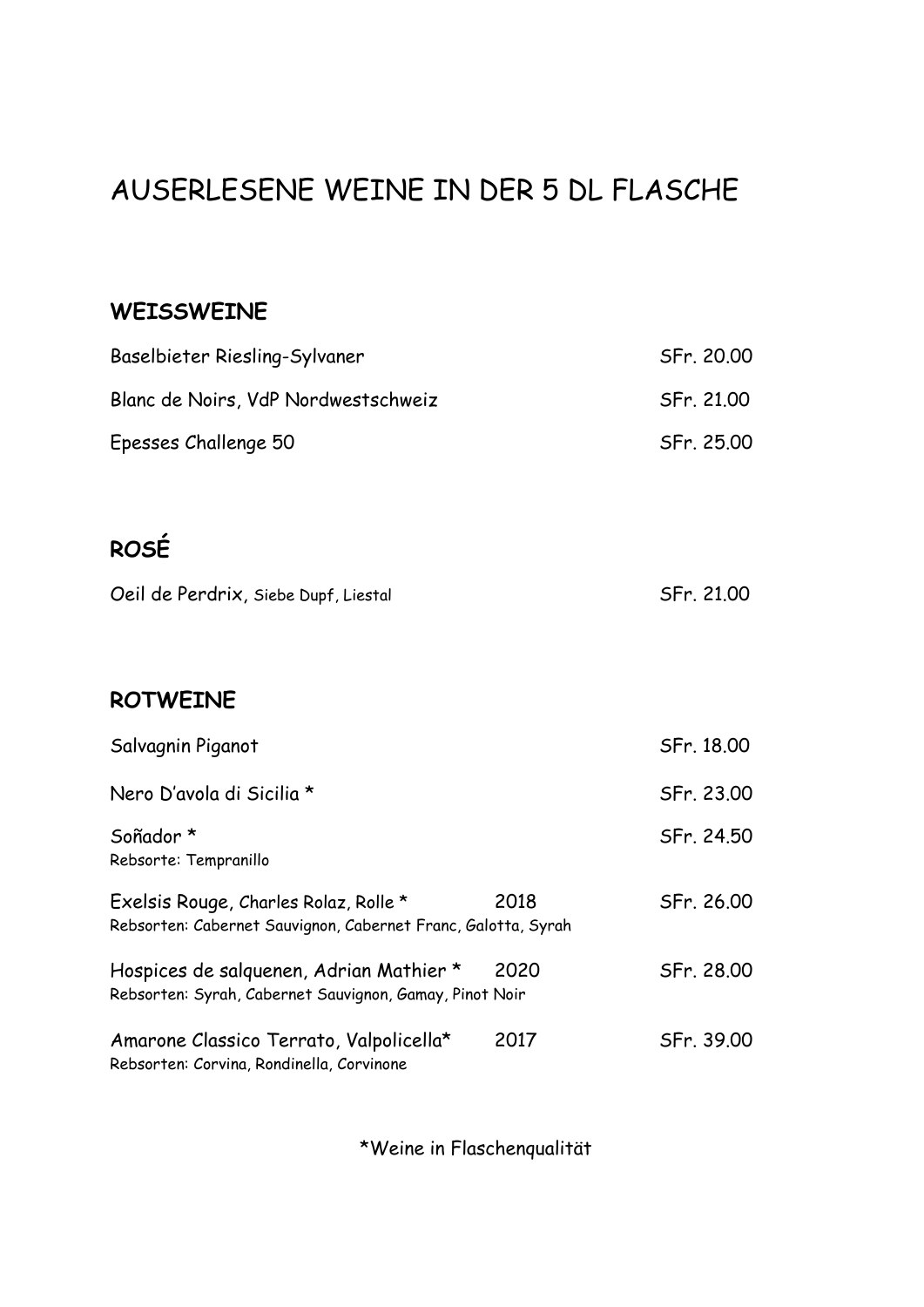## **FLASCHENWEINE WEISS**

#### **SCHWEIZ**

| Yvorne Clos de la George, Chasselas 2019<br>Premier Grand Cru, Familie Rolaz, Thorens                                   |      |      | 75cl SFr. 46.00  |
|-------------------------------------------------------------------------------------------------------------------------|------|------|------------------|
| Pinot Gris Jura<br>Siebe Dupf Kellerei, Baselland                                                                       | 2020 |      | 75cl SFr. 46.00  |
| Twanner Gutedel, Bielersee AOC<br>Weingut Andreas Krebs, Twann                                                          | 2019 |      | 75 cl SFr. 47.00 |
| <b>Prà Bianco, Bianco del ticino DOC</b><br>Guido Brivio, Mendrisio<br>Rebsorten: Chardonnay, Semillon, Sauvignon blanc | 2019 | 75cl | SFr. 45.00       |
| Petit Arvine de Molignon<br>Les Pyramides, Adrian Mathier Salgesch                                                      | 2019 |      | 75cl SFr. 53.00  |
| Baselbieter Kerner<br>Rebsorte: Kerner                                                                                  | 2020 |      | 75cl SFr. 47.00  |
| <b>Gentil Blanc, (Païen, Heida)</b><br>Didier Joris, AOC Chamoson                                                       | 2016 |      | 75cl SFr. 75.00  |
| <b>ITALIEN</b>                                                                                                          |      |      |                  |
| Roero Arneis, Pradvaj<br>Malabaila di Canale                                                                            | 2020 | 75cl | SFr. 46.00       |
| <b>DEUTSCHLAND</b>                                                                                                      |      |      |                  |
| Alt Scheidt Saar Riesling feinherb 2018<br>Florian und Peter Lauer, Mosel                                               |      | 75cl | SFr. 46.00       |
| <b>FRANKREICH</b>                                                                                                       |      |      |                  |
| <b>Sancerre, Claude Riffault, Loire</b><br>Rebsorte: Sauvignon Blanc                                                    | 2018 |      | 75cl SFr. 52.00  |

# **FLASCHENWEIN ROSÉ**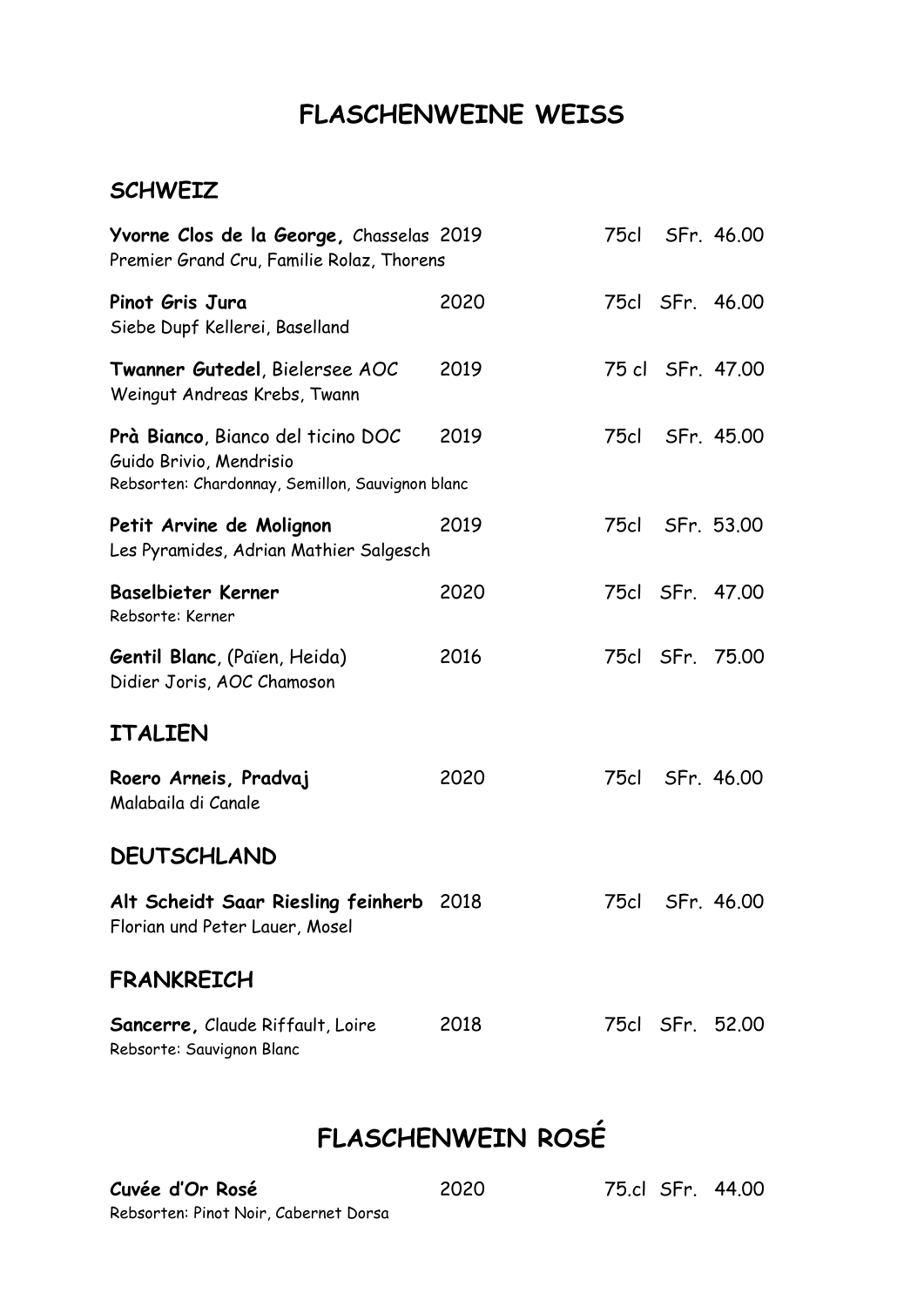# **FLASCHENWEINE ROT**

### **SCHWEIZ**

#### **Aargau**

| Nauer 'Rarum', Weinkellerei Nauer<br>Pinot Noir Barrique | 2011 | 75cl SFr. 68.00 |
|----------------------------------------------------------|------|-----------------|
| <u>Zürich</u>                                            |      |                 |
| Compleo, Cuvée Noire<br>Pinot Noir, Gamaret, Cornalin    | 2018 | 75cl SFr. 47.00 |
| <b>Baselland</b>                                         |      |                 |
| Syydebändel Pinot Noir Barrique                          | 2019 | 75cl SFr. 59.00 |
| <b>Thurgau</b>                                           |      |                 |
|                                                          |      |                 |
| Cuvée 1844 Noir<br>Roland und Karin Lenz, Uesslingen     | 2020 | 75cl SFr. 55.00 |
| Cuvée 1844 M<br>Roland und Karin Lenz, Uesslingen        | 2015 | 75cl SFr. 76.00 |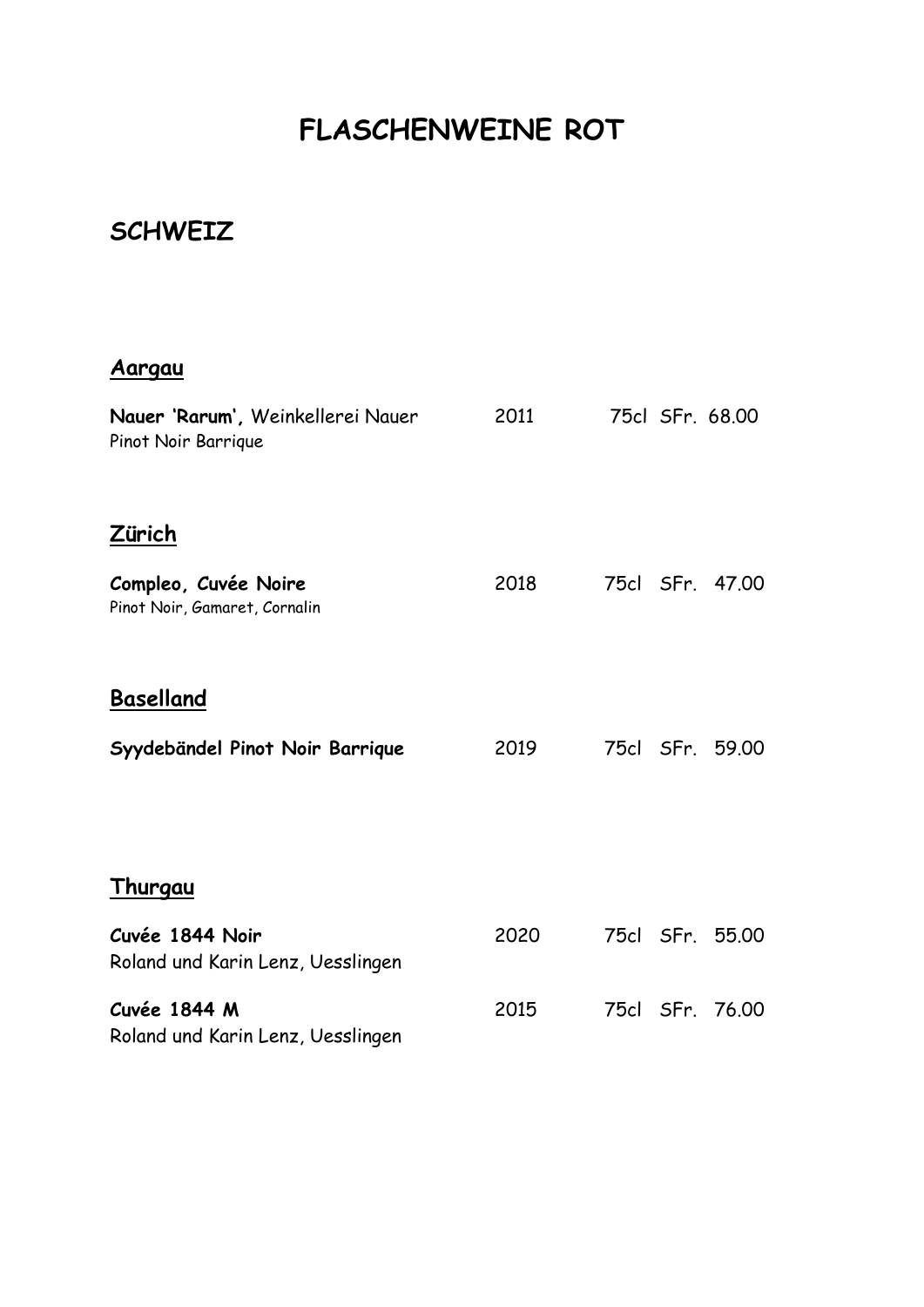### **Waadtland**

| Yvorne Grand Cru, Les Ecots<br>Clos de la George, Chablais AOC<br>Gamay        | 2016 |      | 75cl SFr. 48.00 |
|--------------------------------------------------------------------------------|------|------|-----------------|
| Extasis Grand Cru, Clos du châtelard<br>Merlot, Cabernet Sauvignon, Div.       | 2017 | 75cl | SFr. 53.00      |
| <b>GENF</b>                                                                    |      |      |                 |
| Bertholier 1er Cru, Domaine Les Hutins<br>Gamaret, CS, Merlot                  | 2017 | 75cl | SFr. 57.00      |
| Tessin                                                                         |      |      |                 |
| Merlot San Zeno, Riserva<br>"Selection Gilde", Tamborini, Lamone               | 2016 |      | 75cl SFr. 51.00 |
| Dogaia, Rosso del ticino DOC, Guido Brivio<br>Gamaret, Merlot                  | 2016 |      | 75cl SFr. 59.00 |
| Casimiro, Tenimento dell'Or<br>Merlot, CS, Gamaret, Nero d'Avola, Petit Verdot | 2014 |      | 75cl SFr. 62.00 |
| Merlot la Prella, Tenimento dell'Or                                            | 2013 |      | 75cl SFr. 65.00 |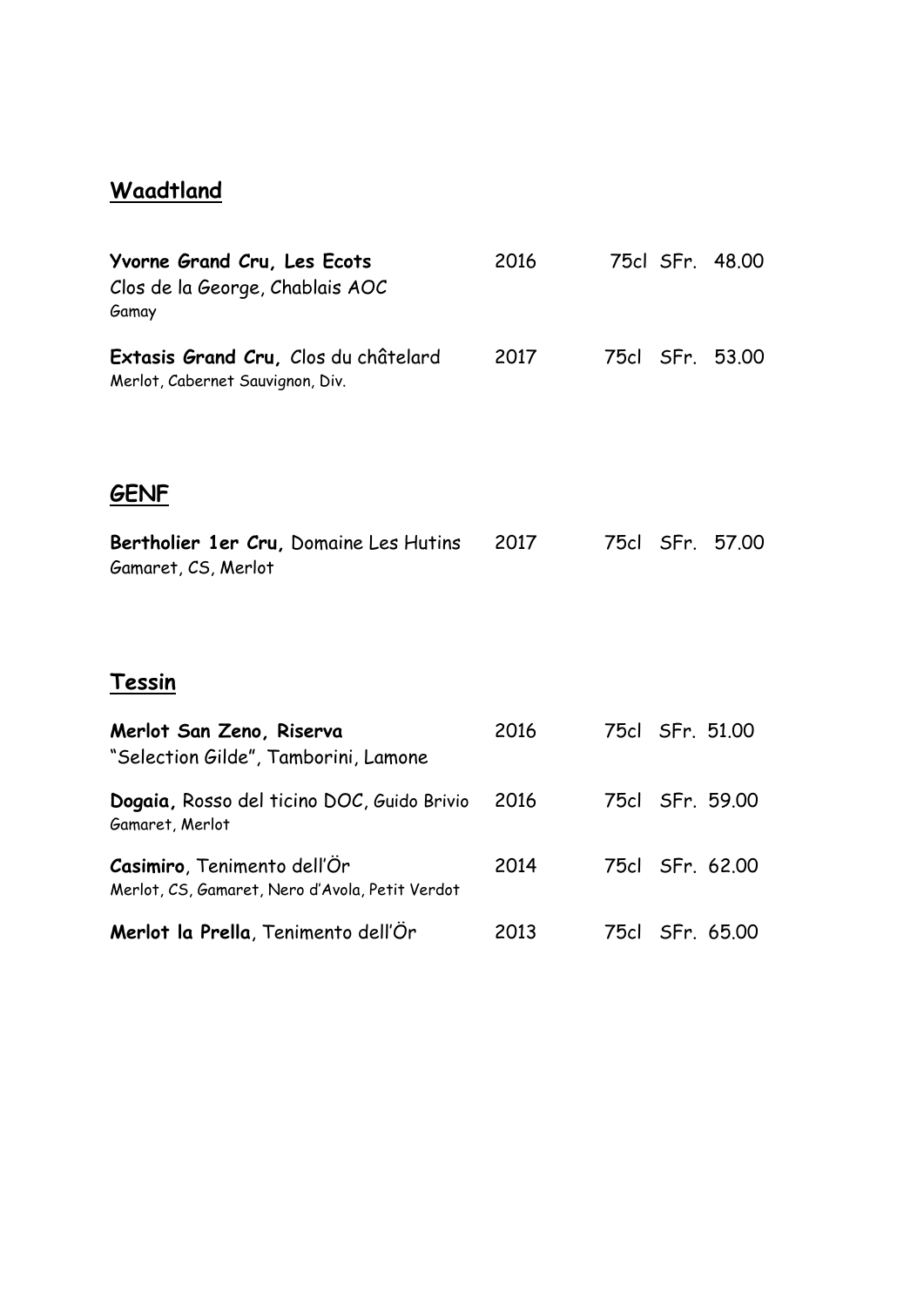### **Wallis**

| Clos du Château, AOC Valais<br>Pinot Noir/Merlot, Charles Bonvin SA, Sion            | 2017 | 75cl SFr. 46.00 |
|--------------------------------------------------------------------------------------|------|-----------------|
| Cornalin AOC Valais Nobles Cépages<br>Charles Bonvin SA, Sion                        | 2017 | 75cl SFr. 52.00 |
| Humagne Rouge Soleil d'Or<br>Imesch Vins, Sierre                                     | 2018 | 75cl SFr. 55.00 |
| Syrah du valais AOC, "Diego Mathier"<br>Adrian Mathier, Salgesch                     | 2018 | 75cl SFr. 59.00 |
| Ambassadeur des Domaines Diego Mathier                                               |      |                 |
| Pinot Noir AOC Valais, Adrian und Diego Mathier                                      | 2018 | 75cl SFr. 69.00 |
| Cornalin de St. Léonard<br>Marie-Bernard Gillioz                                     | 2016 | 75cl SFr. 74.00 |
| Divico, Didier Joris, AOC Valais Chamoson<br>Gamaret x Bronner                       | 2017 | 75cl SFr. 79.00 |
| <b>Ophiuchus, Didier Joris, AOC Valais</b><br>Galotta, Merlot, Cabernet Franc, Syrah | 2016 | 75cl SFr. 78.00 |
| Graubünden                                                                           |      |                 |
| Maienfelder Pinot Noir, Gebr. Nauer                                                  | 2017 | 75cl SFr. 47,00 |
| Fläscher Pinot Noir, Alte Reben AOC<br>Weingut Adank                                 | 2019 | 75cl SFr. 56.00 |
| Pilgrim Pinot Noir, AOC Graubünden                                                   | 2018 | 75cl SFr. 76.00 |

Möhr-Niggli, Matthias und Sina Gubler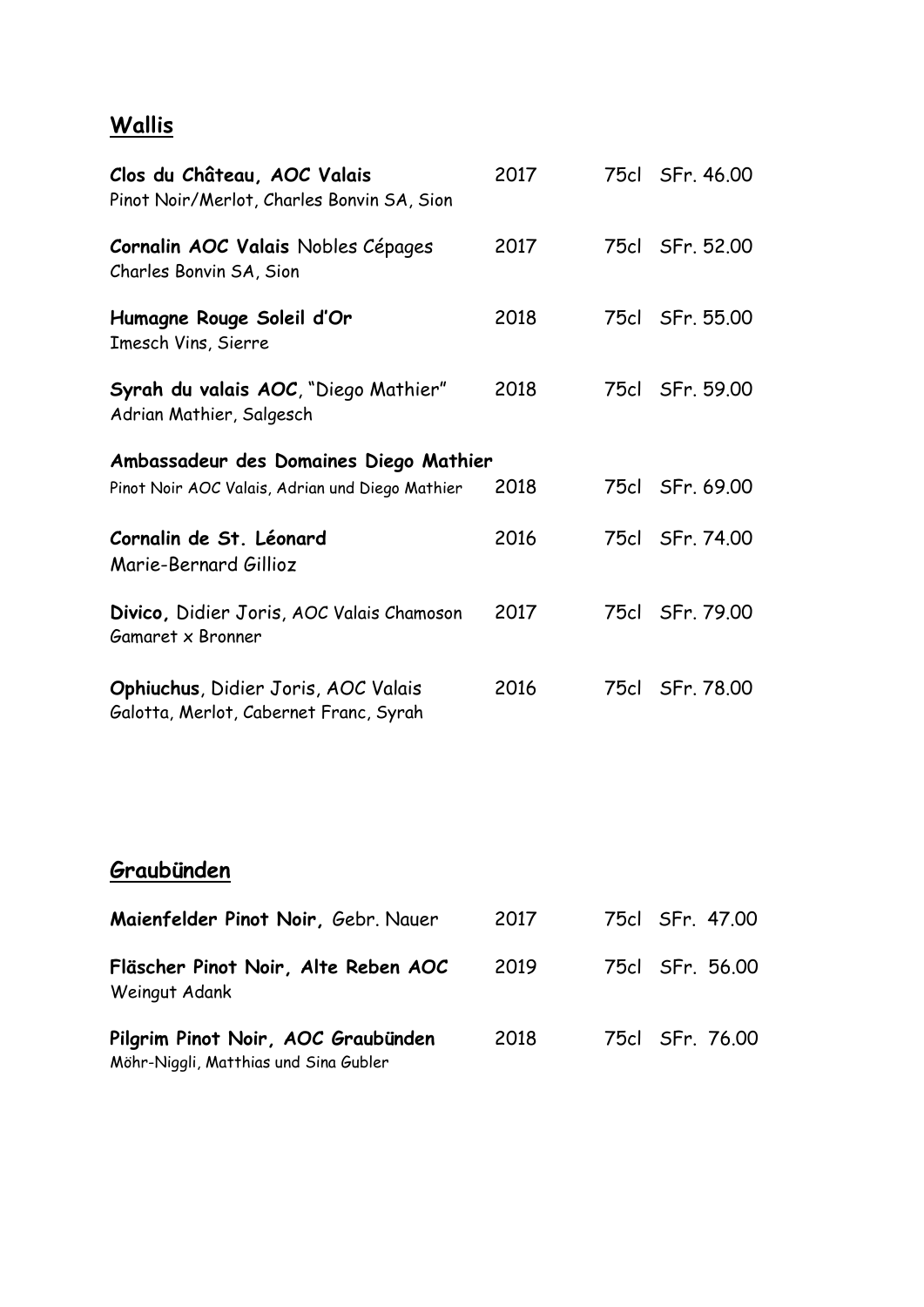## **FRANKREICH**

| Ventoux AC, Domaine de Fondrèche<br>Appellation Ventoux Controlée, Rhonetal<br>Syrah, Mourvèdre, Grenache | 2019 |  | 75cl SFr. 46.00 |
|-----------------------------------------------------------------------------------------------------------|------|--|-----------------|
| Châteauneuf-Du-Pape, Cuvée Prestige<br>Roger Sabon                                                        | 2017 |  | 75cl SFr. 69.00 |
| Château Ferrière, Margaux, Bordeaux<br>Grand Cru Classé                                                   | 2015 |  | 75cl SFr. 79.00 |
| <b>Château Faugères</b><br>St. Emilion Grand Cru                                                          | 2007 |  | 75cl SFr. 74.00 |
|                                                                                                           |      |  |                 |
| <b>SPANIEN</b>                                                                                            |      |  |                 |
| Rioja La Vendimia<br>Alvaro Palacios                                                                      | 2017 |  | 75cl SFr. 46.00 |
| Vina Sastre, Roble<br>Ribera del Duero                                                                    | 2019 |  | 75cl SFr. 48.00 |
| Herencia del Padri, Priorat<br><b>Bernard Magrez</b>                                                      | 2018 |  | 75cl SFr. 54.00 |
| Veran Binissalem, Finca Biniagual, Mallorca 2015<br>Cabernet Sauvignon, Syrah, Manto Negro                |      |  | 75cl SFr. 56.00 |
| Hacienda Monasterio, Ribera del Duero<br>Tempranillo, Cabernet Sauvignon, Merlot                          | 2017 |  | 75cl SFr. 66.00 |
| Juan Gil Blue Label, Jumilla<br>Monastrell, Cabernet Sauvignon, Syrah                                     | 2019 |  | 75cl SFr. 68.00 |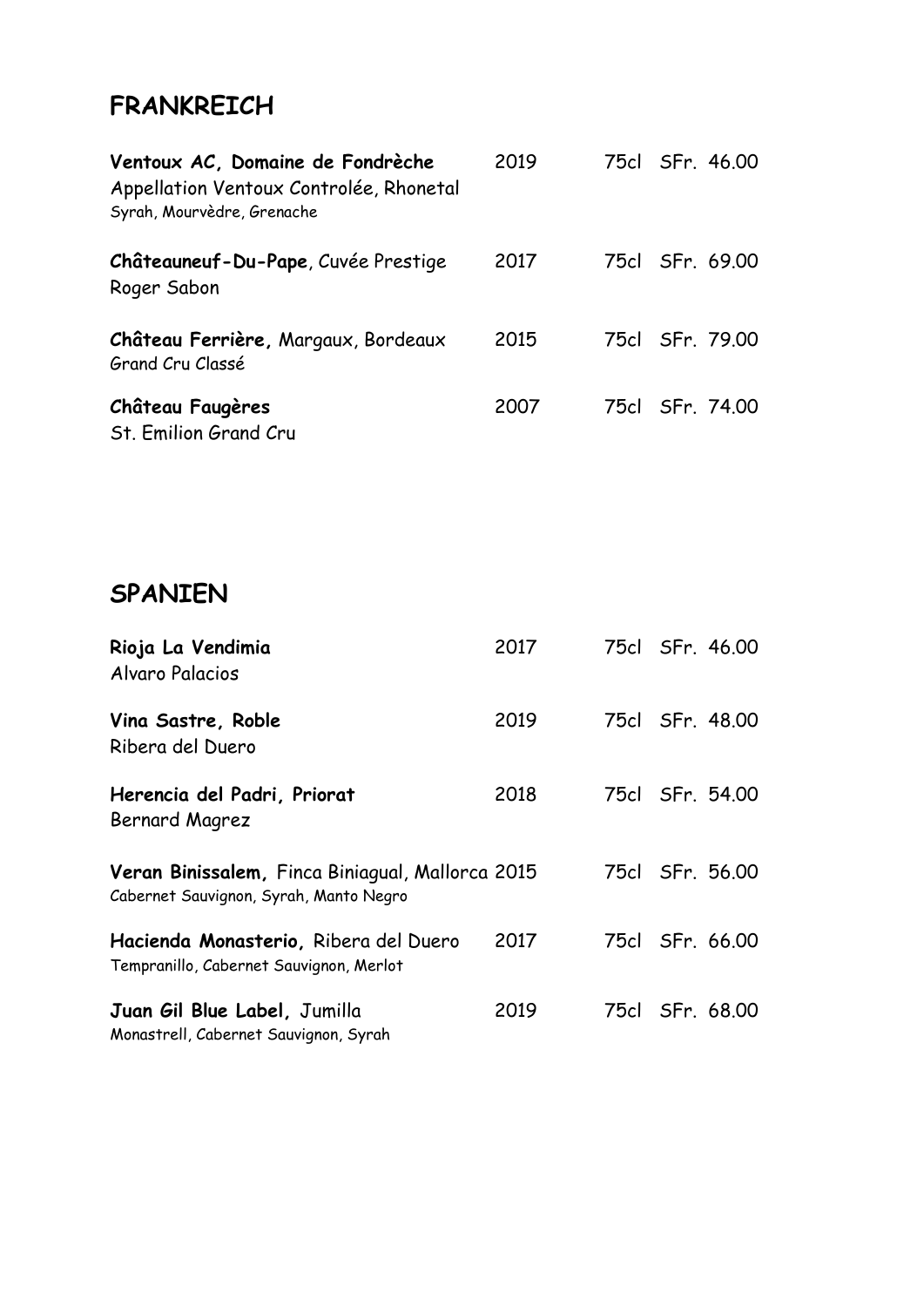# **ITALIEN**

## **Apulien**

| Primitivo del Salento<br>Barbarossa, Agr. Rizello San Marco                                   | 2020 |  | 75cl SFr. 42.00 |
|-----------------------------------------------------------------------------------------------|------|--|-----------------|
| Toscana                                                                                       |      |  |                 |
| Tenuta Frescobaldi<br>Rebsorten: CS, Merlot, Cabernet Franc, Sangiovese                       | 2016 |  | 75cl SFr. 48.00 |
| Il Seggio, Poggio al Tresoro, Bolgheri<br>Rebsorten: Merlot, CS, Cabernet Franc, Petit Verdot | 2017 |  | 75cl SFr. 49.00 |
| La Vite Lucente, Tenuta Luce<br>Rebsorten: Merlot, Sangiovese                                 | 2016 |  | 75cl SFr. 55.00 |
| Noi4, Bolgheri DOC, Tenuta Sette Cieli<br>Rebsorten: CS, Merlot, Petit Verdot, Cabernet Franc | 2019 |  | 75cl SFr. 56.00 |
| Alta Ripa, Poggio Cagnano<br>Rebsorte: Sangiovese                                             | 2016 |  | 75cl SFr. 58.00 |
| Brunello di Montalcino, Uccelliera<br>Rebsorte: Sangiovese Grosso                             | 2013 |  | 75cl SFr. 79.00 |
| Ca'marcanda Magari, Angelo Gaja<br>Rebsorten: Merlot, Cabernet franc, Cabernet Sauvignon      | 2018 |  | 75cl SFr. 89.00 |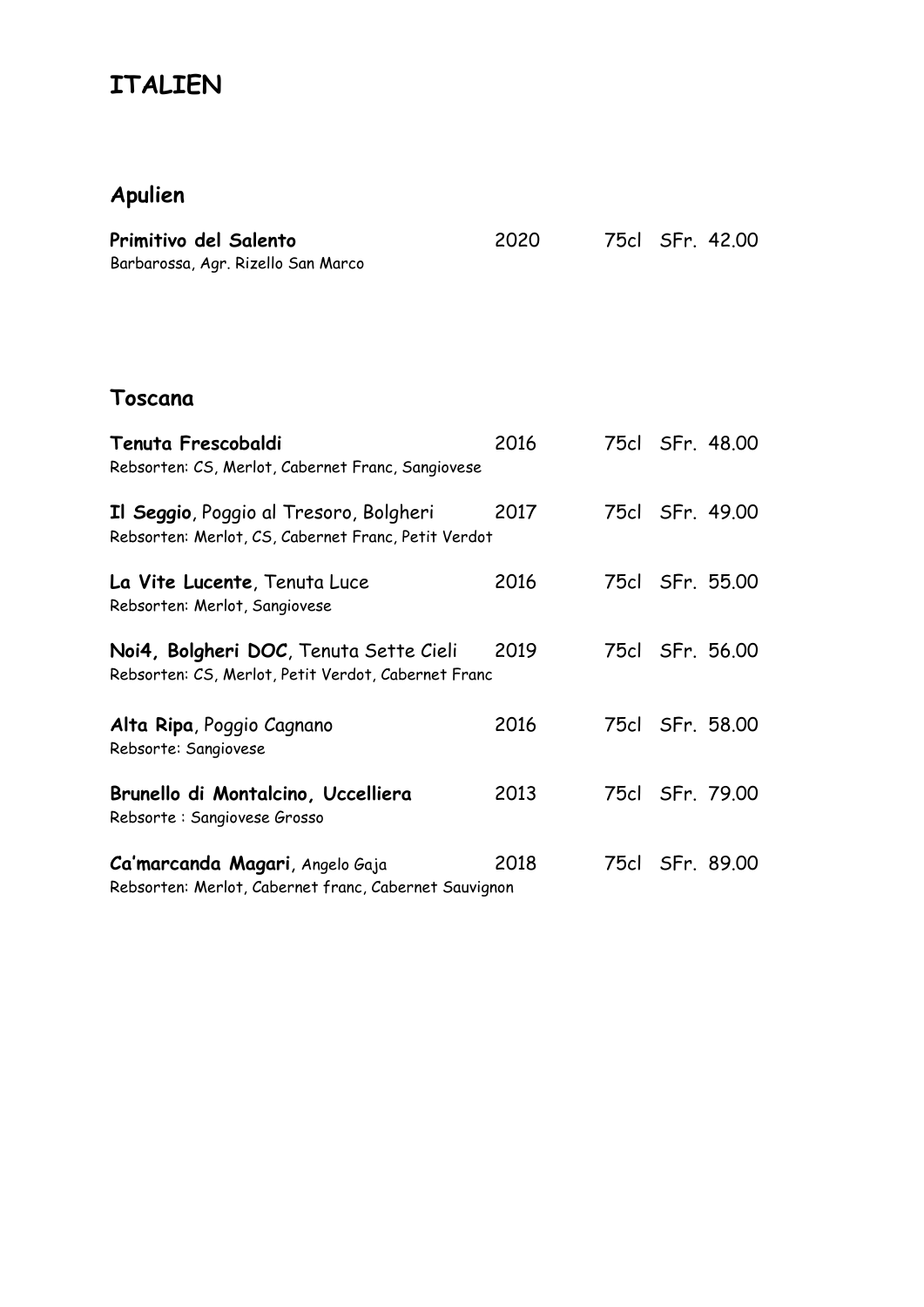## **Piemont**

| Barbera d'Asti, Bricco<br>Paolo Conterno, Piemont                                                    | 2017 | 75cl SFr. 47.00 |
|------------------------------------------------------------------------------------------------------|------|-----------------|
| Sito Moresco DOC, Angelo Gaja, Piemont<br>Rebsorten: Nebbiolo, Merlot, Cabernet Sauvignon            | 2017 | 75cl SFr. 79.00 |
| Veneto                                                                                               |      |                 |
| Ripasso Corte S. Anna, Classico Superiore<br>Rebsorten: Corvina, Rondinella, Molinara                | 2018 | 75cl SFr. 52.00 |
| Amarone Classico "Camparol"<br>Corte Alta Fumane, Veneto<br>Rebsorten: Corvina, Rondinella, Molinara | 2014 | 75cl SFr. 76.00 |
| Südtirol                                                                                             |      |                 |
| Lagrein Gries Riserva, Kristan<br>Egger-Ramer, Bozen                                                 | 2013 | 75cl SFr. 59.00 |
| Merlot Riserva Kastelaz<br>Elena Walch                                                               | 2015 | 75cl SFr. 73.00 |
| Lombardei                                                                                            |      |                 |
| Mille 1, Garda Rosso DOC<br>Azienda Acricola Pratello, Lombardei<br>Rebsorten: Rebo, Corvina, Merlot | 2018 | 75cl SFr. 49.00 |
| Kampanien                                                                                            |      |                 |
| <b>NATIV Bicento</b><br>Irpinia Campi Taurasini DOC<br>Rebsorte: Aclianico                           | 2017 | 75cl SFr. 69.00 |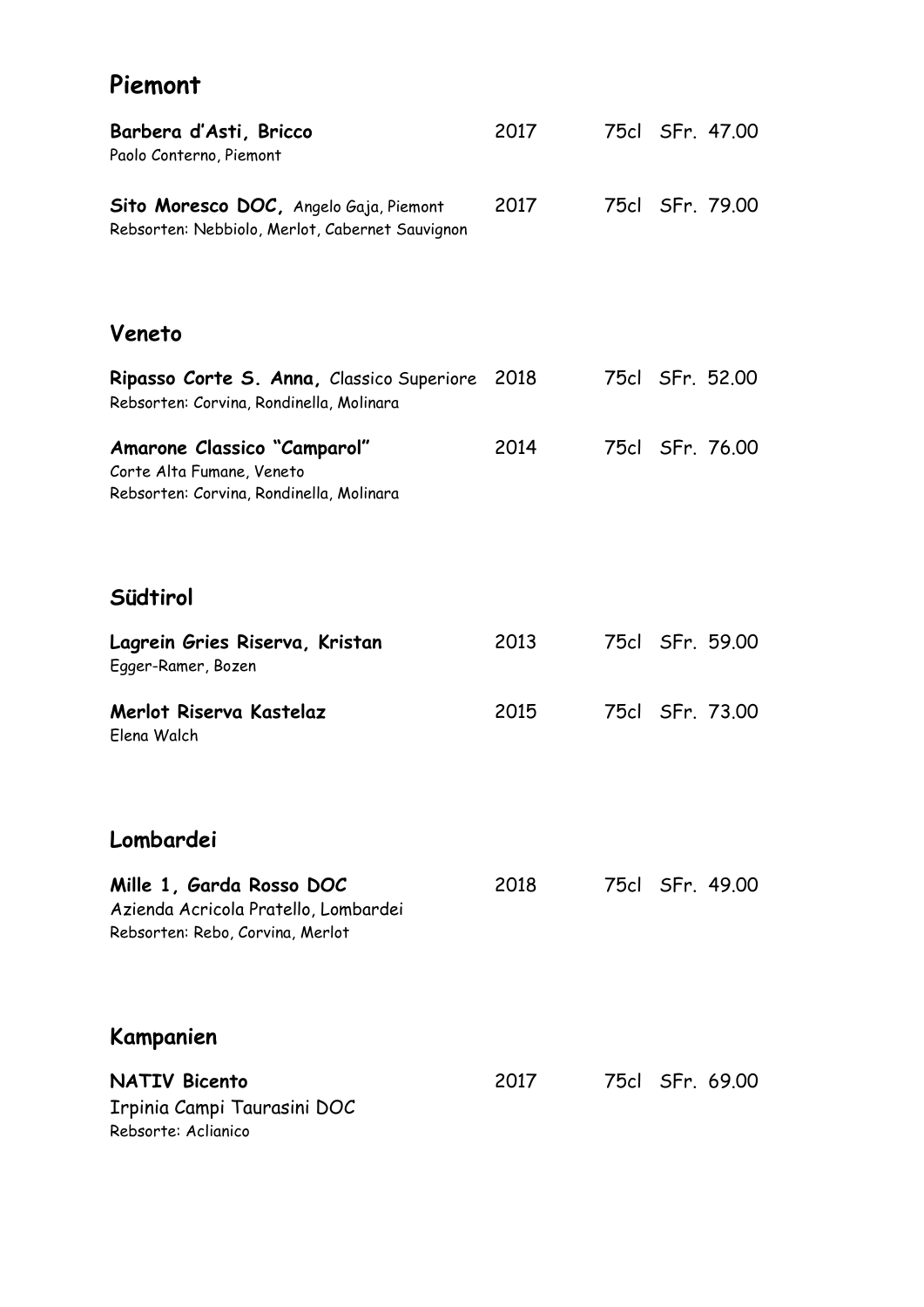#### **PORTUGAL**

| Dona Mafalda, Christie Wines Douro                                                                                        | 2013 |      | 75cl SFr. 45,00 |
|---------------------------------------------------------------------------------------------------------------------------|------|------|-----------------|
| <b>OESTERREICH</b>                                                                                                        |      |      |                 |
| Just Zweigelt<br>Weingut Ernst, Deutschkreutz, Burgenland                                                                 | 2017 |      | 75cl SFr. 46.00 |
| Grande Cuvée,<br>Weingut Salzl Seewinkelhof, Burgenland<br>Rebsorten: Zweigelt, Cabernet Sauvignon, Merlot, Blaufränkisch | 2017 |      | 75cl SFr. 49.00 |
| Just Cuvée, Weingut Ernst, Burgenland<br>Rebsorten: Merlot, Blaufränkisch, Zweigelt, Cabernet Sauvignon                   | 2017 |      | 75cl SFr. 49.00 |
| Arachon evolution<br>Pichler, Tement, Szemes, Burgenland<br>Rebsorten: Blaufränkisch, Merlot, Zweigelt, Cab. Sauv.        | 2017 | 75cl | SFr. 64.00      |

### **KALIFORNIEN, USA**

**Othello,** Othello Wine Cellars, Napa Valley 2013 75cl SFr. 74.00 Rebsorten: Cabernet Sauvignon, Cabernet Franc, Petit Verdot